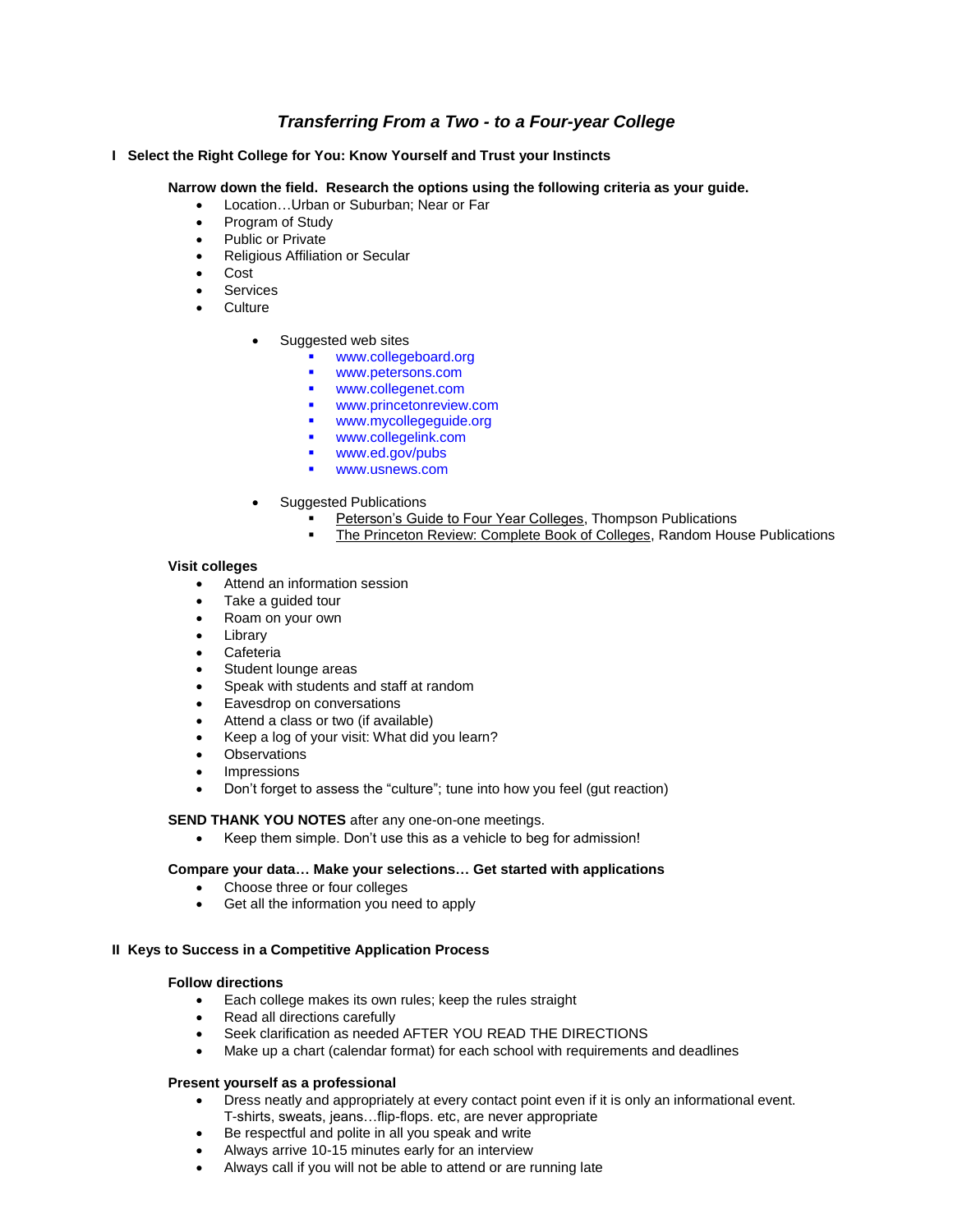- Always be prepared with an academic vitae (copies of transcripts) and resume in hand
- Express your ideas clearly and use *proper grammar* in speaking and in writing
- Type rather than write by hand especially if your handwriting is difficult to read
- Explain lapses in education or previous unsuccessful attempts at college BUT don't make excuses
- Select people that know you well as a student (teachers; academic advisors) to write your letters of recommendation; recommendations from co-workers, classmates, clergy, etc, do not substitute although one of these maybe appropriate if it addresses your volunteer/ community service activities; avoid family members or family friends

### **Get started early... Think transfer from the start...Don't drag your heels**

- Meet with a transfer counselor at your two year school (at the latest by the end of your first semester there).
- Be proactive in researching the policies and procedures of schools to which you want to apply.
- Be aware that a college may change their policies during your time in the two year school and you will have to live with the changes. Generally, you will be governed by the policy in place once you matriculate as long as you maintain enrollment...be sure this is in their policy statement.
- Submit all documents before the deadline…the early bird may not always get the worm but it has a better chance of getting there before all the worms are gone!
- Be prepared to provide 'official' documentation.
	- $\circ$  Transcript(s) must be sent directly from the college(s) you attended to the college to which you are applying in a sealed envelope stamped across the seal.
	- o Recommendations must be in a sealed envelope with the recommender's signature written over the sealed flap. These are the only "official" documents
- Some colleges may require additional information
	- o Copy of catalogue course descriptions or the catalog itself

# **Grades are the most important factor in successful transfer**

- Solid grades (B or better) in challenging courses relevant to your chosen major
- Full-time course of study for several successive semesters generally carries more weight than parttime; full-time is generally 12 credits or more per semester

#### **III Transferring Credits. There is a limit**

### **Common reasons why a course does not transfer**

- Course does not fit into the transfer college's framework or is not in your major.
- You are changing your major (and it cannot be given elective credit).
- College does not offer this or a similar course.
- Course at community college (specifically) is offered at 4yr at a higher level.

#### **No one 'universal' policy governs transfer of credit**

- Transfer is usually quite individualized. Each college has the freedom to make its own rules. Know the rules. Don't expect to make your own rules no matter how logical they may be.
- Colleges require you to take a certain number of credits at their school.
- This is called the "residency requirement".
- Not all courses may transfer.
- Transition directly into the 3rd year may not happen, even with an earned Associate Degree
- Repeat of courses taken at the 2 year school may be required.
- A course you thought would transfer as a required course may only be given elective credit; therefore, another course must be taken to fulfill the college's requirement.
	- Example: student has taken two semesters of English but the transfer college does not see that all the objectives required by their department are fulfilled. This requires that you take another English course...even if some of the content in the new course is redundant.
	- o Know if the original decision is final or if there is a petition policy in place when a student disagrees with the course transfer decision. **If you think you did not get all the credit you deserve**, contact Admissions or the Office of the Registrar. If the transfer college has a petition process, adequate evidence will be needed to prove transferability. Collect and save syllabi, text, handouts, papers, projects, etc as you take courses in your 2 year college.

#### **Accept the college's final decision and move forward**